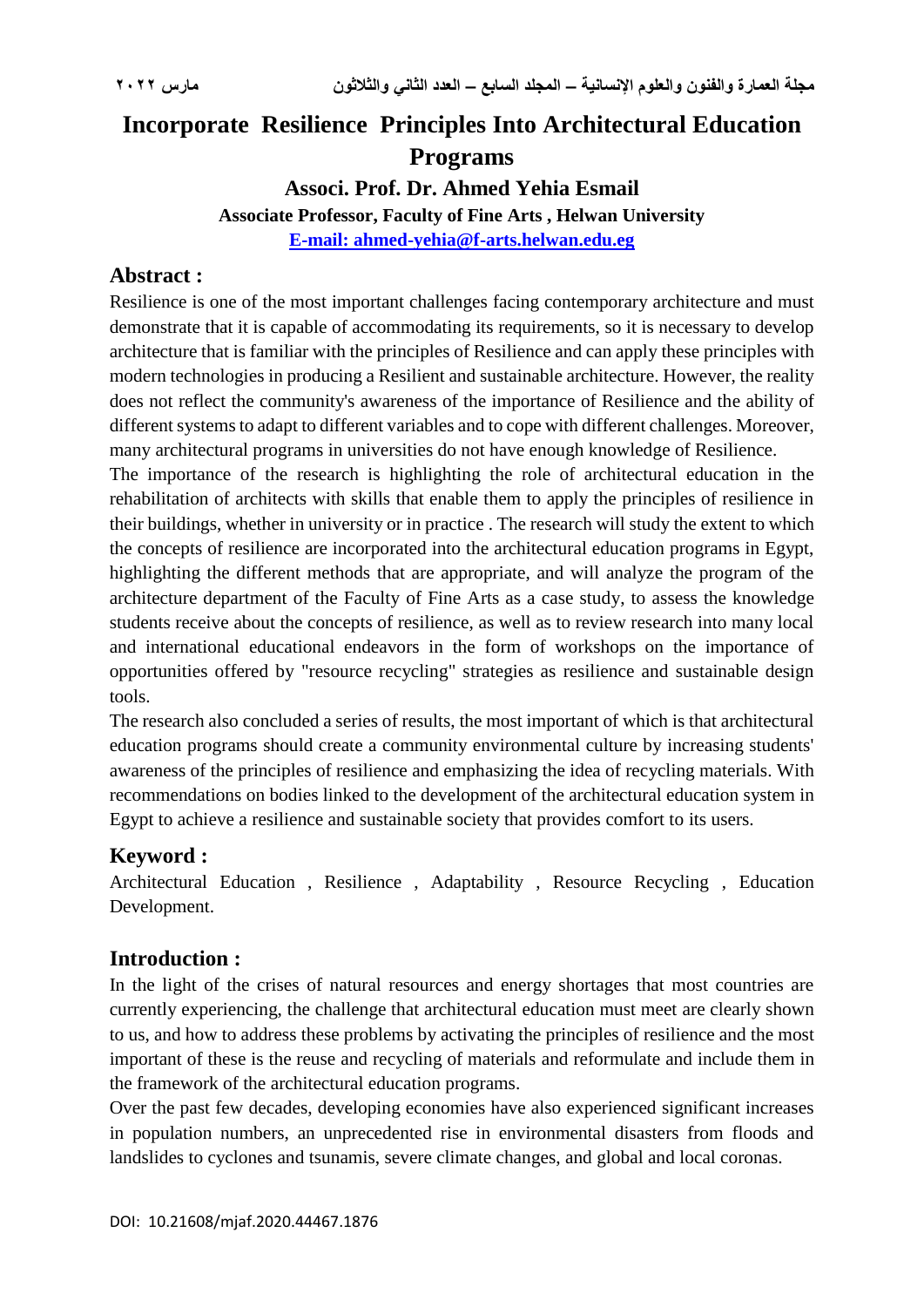All this gives us sufficient precedents to consider the concept of " Resilience " as an important and necessary architectural response. Both at the level of teaching architectural design programs and at the level of the practice of architecture in the form of resilience architectural products that increase the ability of their societies to withstand and adapt to such crises, variables and disasters.  $[1]$ 

It is therefore necessary to integrate and operationalize the principles and concepts of resilience and adaptability in the appropriate courses, by incorporating them into the curriculum content of the architectural theories and courses that include building technology. In addition, the new project will be designed to provide the necessary training to the students in the field of education, as well as to provide them with the necessary training.

### **Research problem:**

The architectural education is a highly interlinked area of society and its issues, and it has a great responsibility to graduate architects who are aware of environmental issues, and because many Egyptian cities suffer from many architectural problems, among the most prominent are the excessive and indiscriminate exploitation of natural resources and environmental pollution as well as problems of climate change.

This shows the urgent need for architects to be able to deal with these problems and to participate in finding suitable solutions for them. The reality, however, reflects the contrary by a gap between graduates of educational institutions in the field of architecture and their ability to participate in the sustainable and resilience development of their societies. Hence the need to move toward an advanced stage of managing and developing architectural education programs and to adopt the principle of conservation of natural resources, recycling and utilization of waste, in order to enhance societies' capacity for resilience ecological adaptation.

#### **Research methodology:**

The research methodology consists of the analytical approach by extrapolation of the most important principles and issues of resilience that must be incorporated and activated within the framework of the architectural education programs, where the study examined the various ways to integrate them with the architectural programs and stages. The program of the Architecture Department of the College of Fine Arts, as a case study, was also analyzed and examined to see how the concepts of resilience were incorporated.

In addition to reviewing and analyzing the research for a range of experiments locally and internationally, including the concept of resilience in the framework of architectural education programs, identifying the goals, the course and outcomes of those experiments, and identifying the positive aspects of them, with recommendations for all those involved in architectural education in Egyptian universities.

#### **Search goal:**

Research seeks to consolidate and inculcate the idea of resilience and the ability to adapt in the minds of students in architecture departments by emphasizing their concepts and principles in working to avoid waste and reuse resources. This is by introducing the idea of recycling waste in the field of architectural education through the creation of architectural models that increase visual and mental experience and expand students' understanding, as well as the development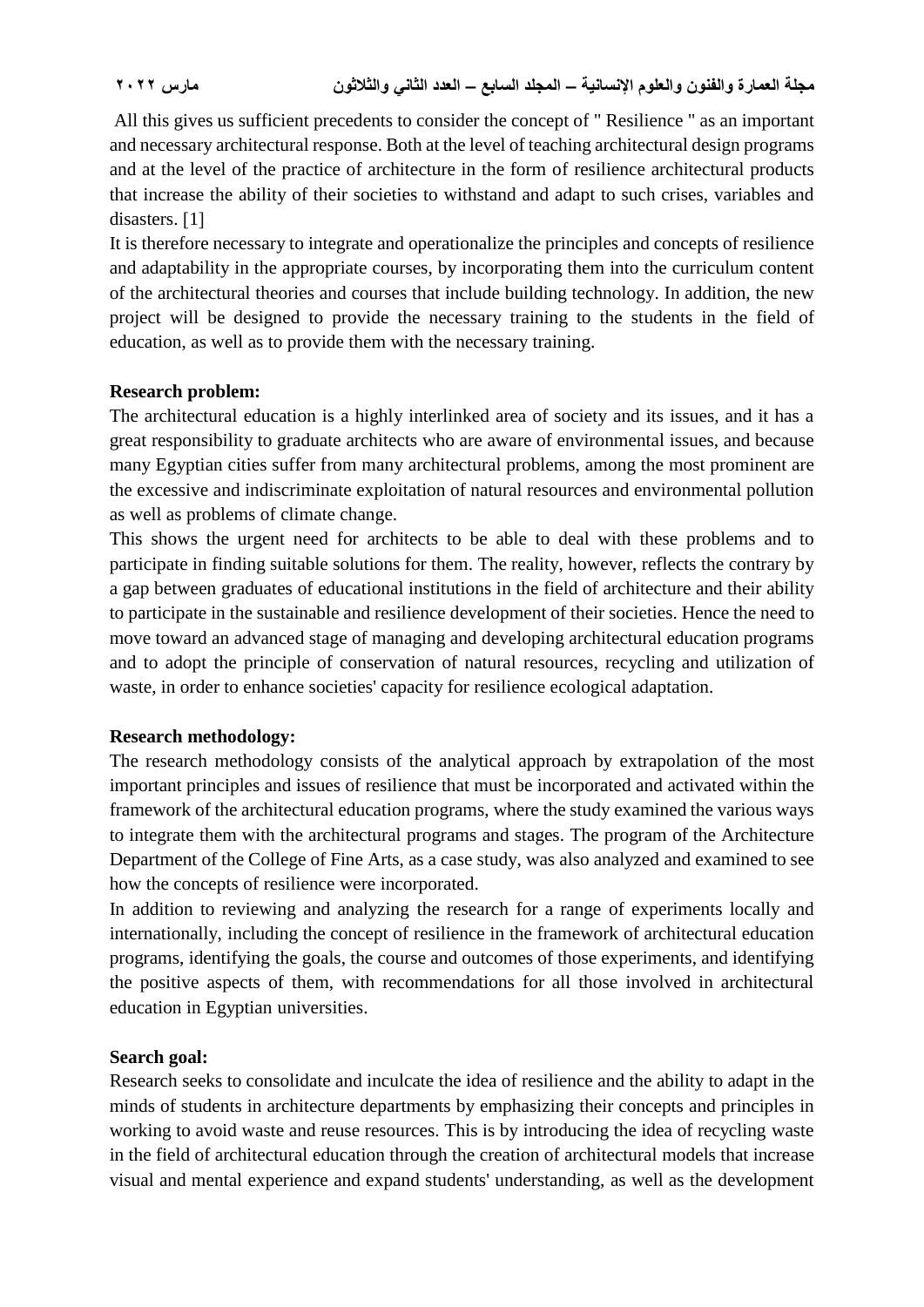of their communication, display and collaboration skills. The extent to which this reflects on the development of architectural education and its increasing efficiency in Egypt.

The research also aims at identifying the extent to which the principles and issues of resilience are included in the architectural education programs, and revealing the appropriate methods. In order to achieve the main objective of the educational process, it is an architectural production with scientific and applied skills to achieve resilience in its society and to confront the problems it faces, the most important of which is the problem of dealing with the huge amount of waste produced annually worldwide, especially in the Middle East region. The total production of urban waste in the Middle East countries exceeds 150 million tons per year [3], so it was necessary to consider the role of architecture in how to deal with it, and the role of recycling of waste as one of the basic concepts of resilience that should be incorporated and implemented in architectural education programs.

#### **Resilience and Sustainability :**

"Sustainability" has been one of the most prominent scientific terms in the field of ecology for long periods, until the concept of "adaptation" has been incorporated into the concept of sustainability, where the concept of " Resilience ", and the ability to withstand and resist.

As natural disasters increase and spread worldwide, especially climate disasters, causing a reaction from many international organizations such as the European Union (EU). 20 % of relief funding has been allocated to disaster risk reduction, and two thirds of its humanitarian projects included activities to this end in 2013. In April 2014, the organization hosted the first disasterresistance forum "to serve as a catalyst for global efforts to support communities in areas facing recurrent disasters or conflicts - to prepare, overcome and recover from pressures and shocks."[4]

Sustainability and Resilience can work together in many areas such as economy, construction, transport systems, and other systems, Resilience is the ability to recover from a disaster that could have been prevented or mitigated by sustainable practices, and sustainable practices contribute to resilience, both aim to achieve a sustainable health society that can withstand disasters and crises.

Resilience can also be seen as the ability of a system to prepare for threats, absorb effects, recover and adapt after persistent stress or disruption, while sustainability implies continuity, with something referred to as sustainable until its resources are never exhausted. These resources are often used again.

#### **Resilience and Architectural Design :**

Resilience design is the feature that allows for modification and change in the space functional system of the building, after the completion of its formation, in order to respond, and adapt to the time and location variables to meet the new and expected functional needs and requirements of the building. This building will continue to be used in high quality for as long as possible. This design process may be carried out by the occupants of the building without the assistance of the specialists.

The concept of adaptation and resilience within the field of architecture also carries the idea of resilience; It is a social, cultural, economic and environmental concept. Resilience design is the one that responds to social, cultural, economic, environmental, technical, pressures and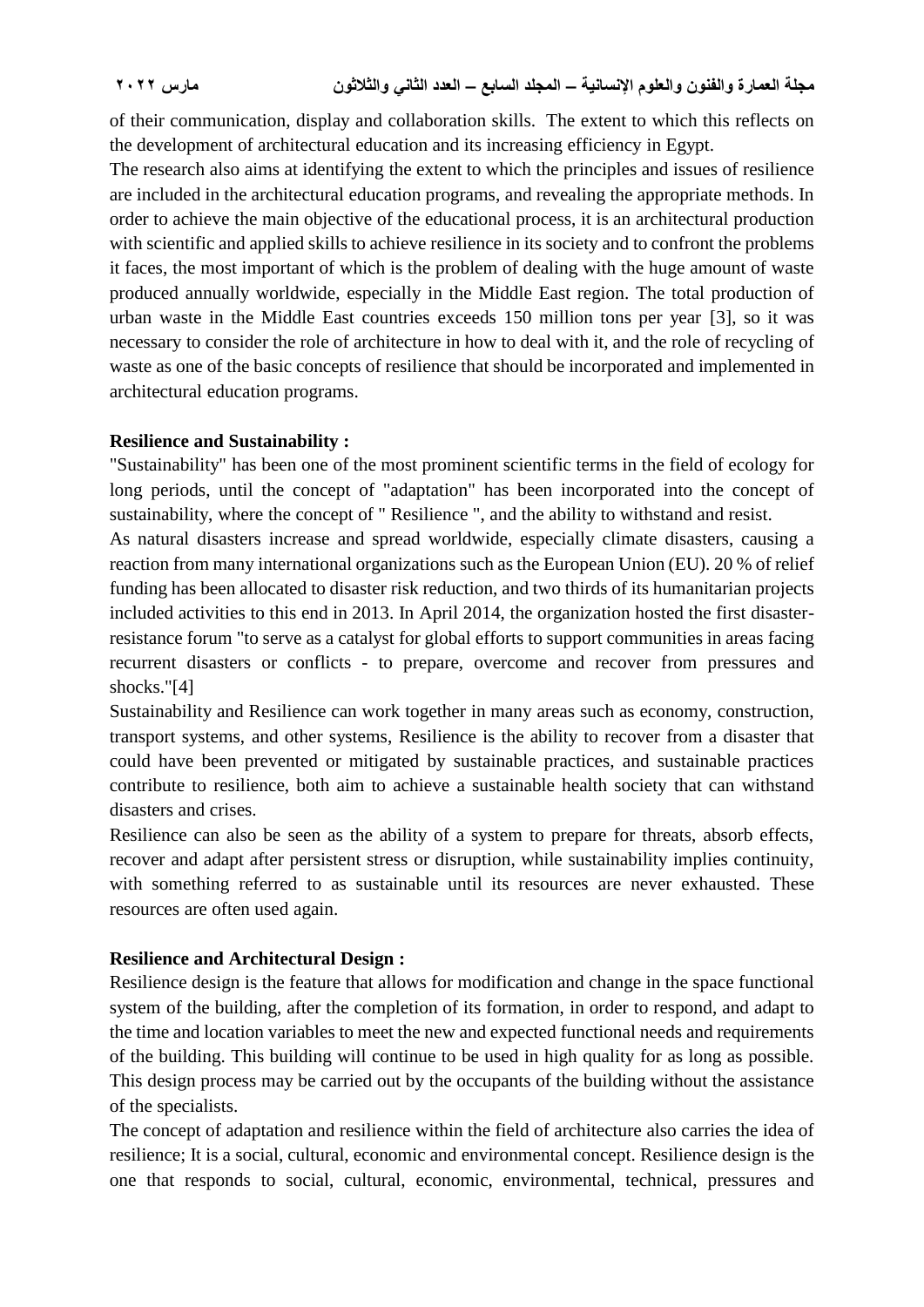constraints, and it is the design that retains the ability to "adapt" to the various pressures, constraints and possibilities of a built environment, without compromising its expected performance, not social, economic, environmental or technological. [14]

#### **Principles of Resilience:**



**[\(Figure1\) General Principle](https://www.amazon.com/s/ref=dp_byline_sr_book_3?ie=UTF8&field-author=Michael+L.+Schoon&text=Michael+L.+Schoon&sort=relevancerank&search-alias=books) of Resilience. Source: [Reinette Biggs](https://www.amazon.com/s/ref=dp_byline_sr_book_1?ie=UTF8&field-author=Reinette+Biggs&text=Reinette+Biggs&sort=relevancerank&search-alias=books) , [Maja Schlüter](https://www.amazon.com/s/ref=dp_byline_sr_book_2?ie=UTF8&field-author=Maja+Schl%26%23252%3Bter&text=Maja+Schl%26%23252%3Bter&sort=relevancerank&search-alias=books) and Michael L. [Schoon](https://www.amazon.com/s/ref=dp_byline_sr_book_3?ie=UTF8&field-author=Michael+L.+Schoon&text=Michael+L.+Schoon&sort=relevancerank&search-alias=books) Principles for Building Resilience( Sustaining Ecosystem Services in Social–Ecological Systems)- Cambridge University Press; 1 edition (May 7, 2015).**

### **Resilience and Architectural Education:**

The concept of reuse of different materials and residues, which is one of the most fundamental principles of resilience and adaptability, is combined with the principles and concepts of flexibility, and can be done in the form of workshops and field experiences in which students share members pf the teaching staff in the framework of educational programs in which some structural or architectural theories are applied through the application of those theories using recycling of some paper residues such as cardboard boxes, cardboard, and two-plate boards from finished projects and working on the manufacture of manifolds, construction systems or coverages and other activities in an interactive framework that links the theoretical and practical aspects of application.

#### **Experiences of activating and integrating the principles of Resilience within the framework of architectural education programs at local and international universities: Local experiences:**

**Experience of Fine Arts - Hellwan University:**



**(Figure2)Examples of waste recycling in the form of 3D works of art. Source: Researcher**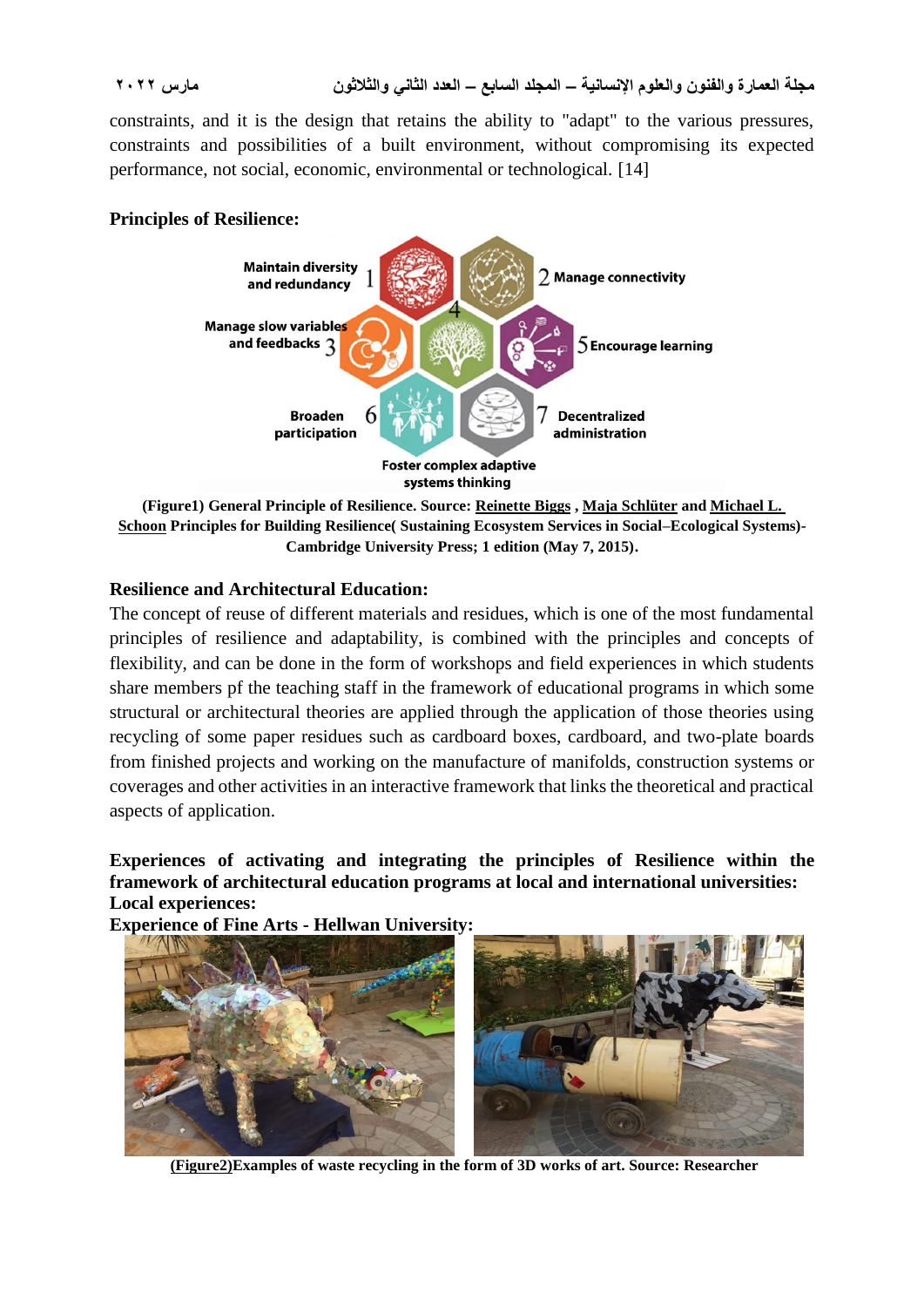



**(Figure3) Models of furniture manufacturing workshop from paper backgrounds of the learning process. Source [:Ahmed Y. E](https://papers.ssrn.com/sol3/cf_dev/AbsByAuth.cfm?per_id=2979047)smail [-Yasser M. E](https://papers.ssrn.com/sol3/cf_dev/AbsByAuth.cfm?per_id=3214768)lsayed , Reusing And Recycling Of Waste Paper In The Configuration And Architectural Education , Proceedings of EDULEARN15 ( 7th International Conference on Education and New Learning Technologies) (July 6th - 8th, 2015) Barcelona ( Spain )**



**(Figures4) Sample furniture made from the wooden balates at the college courtyard during the workshop. Source[:http://refunc.nl/wp-content/uploads/REFUNC\\_CAIRO\\_HELWAN\\_UNI\\_2218\\_S.jpg](http://refunc.nl/wp-content/uploads/REFUNC_CAIRO_HELWAN_UNI_2218_S.jpg)**



**(Figures5) The idea of the workshop is to re-exploit the materials in a development of different construction systems. Source: Workgroup Imaging**

### **International Experiences:**

**International Winter School Workshop in Italy (March 2016):**



**(Figures6) Student activities participating in workshops. Source: [26].**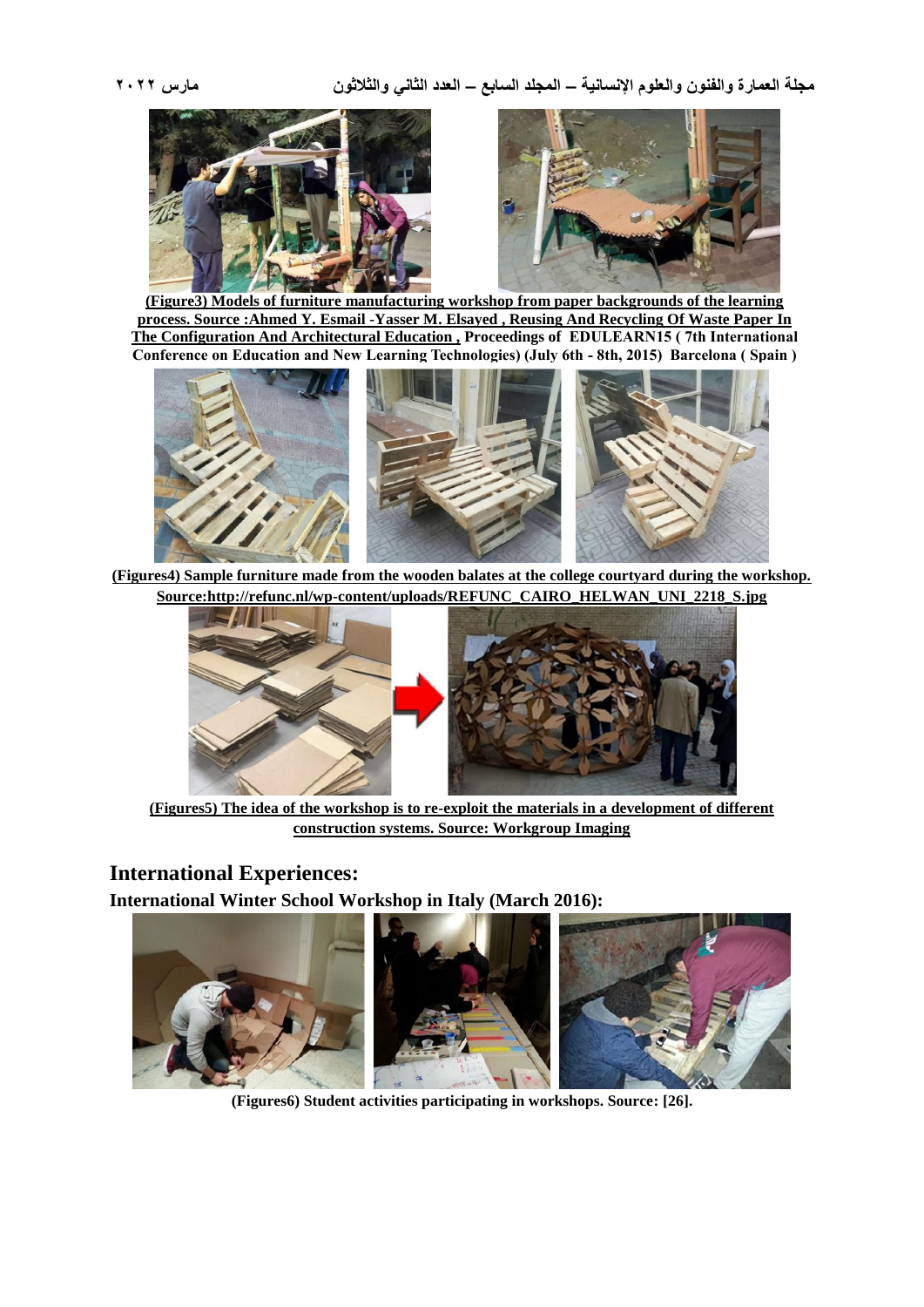

**(Figures7) Student activities and products in external sites. Source: [26].**

#### **Results:**

- The principle of [reuse](https://context.reverso.net/translation/english-arabic/re-use) not only stands the idea of using old waste or materials as resources, but also helps to build new generations that incorporate Resilience as a way of life, not as a trend or a temporary method, and incorporating the principle and idea of reuse of materials into architectural education programs can add many values. Among them, how the reuse of materials can help create many urban and architectural interventions with few resources and a rapid impact, while reducing waste has a positive impact on society and the environment. In addition, students' educational communities are involved in the reuse of materials as a sustainable and resilience and indispensable way.

The design and planning decisions were among the most interactive materials with the issues of Resilience and its principles of inclusion and application capabilities, followed by the decisions of architecture theories, environmental studies, and energy. The field of application was available through workshops conducted as reviewed in the body of the research and students benefited greatly by converting some neglected materials into models and solids that played a significant role in the practical, concrete and meaningful delivery of information to the student In developing the learning process.

The concept of Resilience is still unclear and unpalpable in many theoretical materials and materials related to building cost, indicating a lack of study of techniques and concepts of Resilience in those materials that need to be developed and modernized to include modern issues in the construction world Design .

International experience has shown how the use and rotation of raw materials can serve different communities and contribute to solving some of their problems.

#### **[Recommendations:](https://context.reverso.net/translation/english-arabic/recommendations%2C)**

The study recommends that some of the issues arising from these general principles of Resilience be incorporated into the programs of the University's architectural departments through the methods discussed in the study, and that the study also raise some of the issues arising from these general principles of Resilience within the framework of different courses, design projects and planning.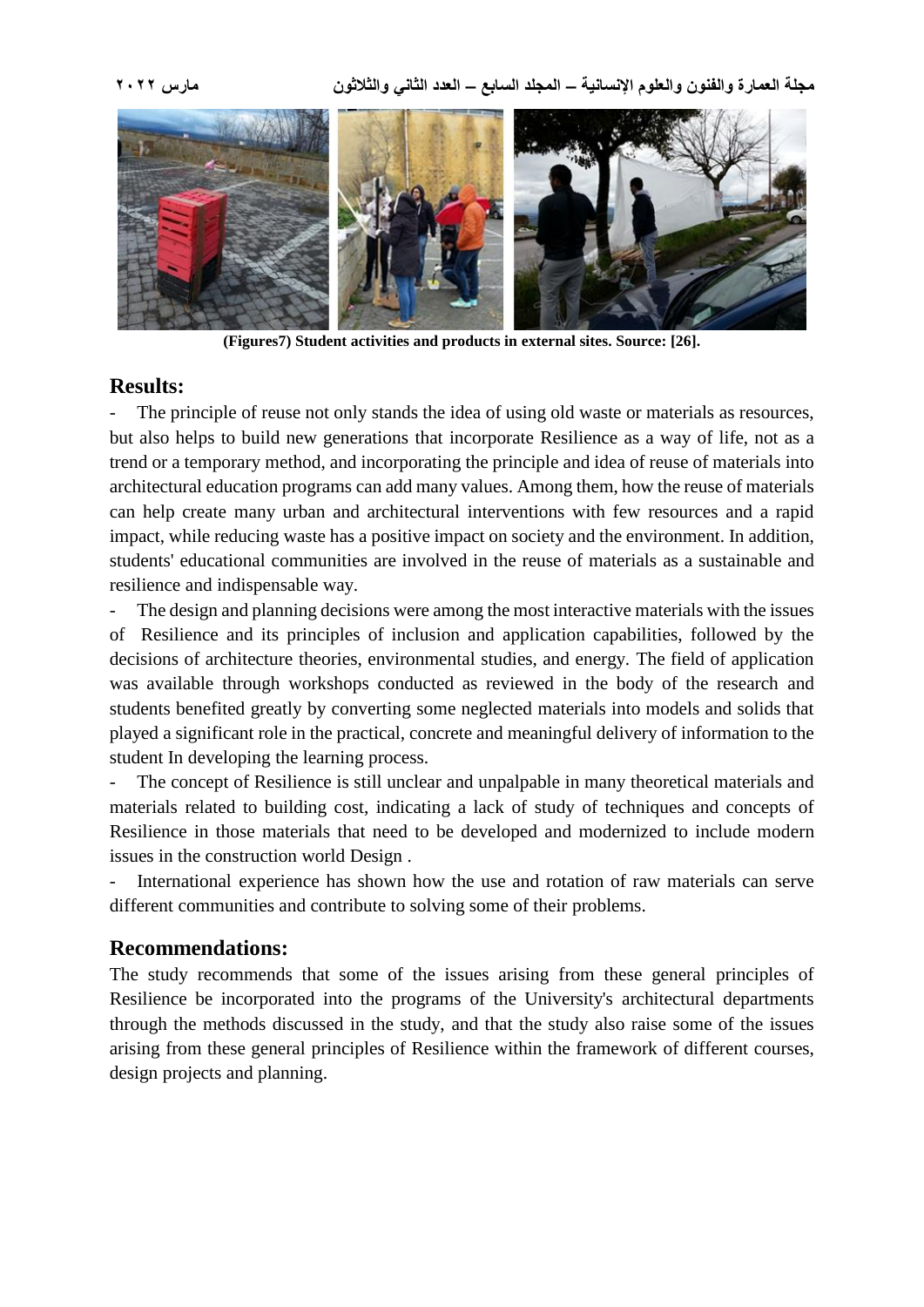# **References:**

[1] Yashodha Perera, Milinda Pathiraja, Resilient Environments Vs. Resilient Architects: Creativity, Practice and Education , University of Moratuwa Katubedda, Sri Lanka, JULY 11, 2018 , [ecretariat@ace-conference.org](mailto:secretariat@ace-conference.org)

[<sup> $7$ </sup>] Folke, C.<sup>§</sup> Carpenter, S.<sup>§</sup> Walker, B.§ Scheffer, M.§ Elmqvist, T.§ Gunderson, L.§ Holling, C.S. (2004). "Regime Shifts, Resilience, and Biodiversity in Ecosystem Management". Annual Review of Ecology, Evolution, and Systematics. 35: 557– 581. [doi](https://ar.wikipedia.org/wiki/%D9%85%D8%B9%D8%B1%D9%81_%D8%A7%D9%84%D8%BA%D8%B1%D8%B6_%D8%A7%D9%84%D8%B1%D9%82%D9%85%D9%8A)[:10.1146/annurev.ecolsys.35.021103.105711.](https://doi.org/10.1146%2Fannurev.ecolsys.35.021103.105711)

[\]] [Salman Zafar](http://www.ecomena.org/author/salman/) | [March 24, 2015](http://www.ecomena.org/plastics-recycling-ar/) - 7:19 pm | [Middle East,](http://www.ecomena.org/category/middle-east/) [Recycling,](http://www.ecomena.org/category/recycling/) [Waste Management](http://www.ecomena.org/category/waste-management/) http://www.ecomena.org

 $[4]$  [John Spacey](https://simplicable.com/new/johnSpacey), Sustainability vs Resilience, May 29, 2016

<https://simplicable.com/new/sustainability-vs-resilience>

[ $\circ$ ] [Katharine Logan](https://www.architecturalrecord.com/authors/370-katharine-logan), Continuing Education: Resilience Rating Systems, October 1, 2018,

[https://www.architecturalrecord.com/articles/13660-continuing-education-resilience-rating](https://www.architecturalrecord.com/articles/13660-continuing-education-resilience-rating-systems)[systems](https://www.architecturalrecord.com/articles/13660-continuing-education-resilience-rating-systems)

[<sup>1</sup>] Oxford English Dictionary Online, 2011.

[ $V$ ] Walker, B. • Holling, C. S. • Carpenter, S. R. • Kinzig, A. (2004). "Resilience, adaptability [and transformability in social–ecological systems".](https://web.archive.org/web/20190517073955/https:/www.ecologyandsociety.org/vol9/iss2/art5/) Ecology and Society.

 $[\text{A}]$  Gunderson, L.H. (2000). "Ecological Resilience — In Theory and Application".Annual Review of Ecology and Systematics.

[9] REDi Rating System: Resilience-based earthquake engineering design initiative for nextgeneration buildings. Arup. (2013)

[10] Till, J., & Schneider, t. (2005) "Flexible Housing: The Means To The End" Arq., vol 9, p. 287.

[11] [Reinette Biggs](https://www.amazon.com/s/ref=dp_byline_sr_book_1?ie=UTF8&field-author=Reinette+Biggs&text=Reinette+Biggs&sort=relevancerank&search-alias=books), [Maja Schlüter](https://www.amazon.com/s/ref=dp_byline_sr_book_2?ie=UTF8&field-author=Maja+Schl%26%23252%3Bter&text=Maja+Schl%26%23252%3Bter&sort=relevancerank&search-alias=books) and [Michael L. Schoon](https://www.amazon.com/s/ref=dp_byline_sr_book_3?ie=UTF8&field-author=Michael+L.+Schoon&text=Michael+L.+Schoon&sort=relevancerank&search-alias=books) Principles for Building Resilience( Sustaining Ecosystem Services in Social–Ecological Systems)- Cambridge University Press; 1 edition (May 7, 2015).

[17] Prins, M., (1992) "The Management of Building Flexibility in The Design Process: a design Decision Support Model for Optimization of Building Flexibility in Relation to Life Cycle Costs in: Nicholson, M.P., Architectural Management, 1 st Edition, E & FN Spon, London.

[ $17$ ] Friedman, A, (1993) "Decision- Making Process for Choice of Flexible Internal Partition Options in Multi-Unit Housing Using Decision Theory Techniques", in Design and Decision Support Systems in Architecture, Kluwer Academic Publishers, Dordrecht, The Netherlands, pp. 179- 188.

[14] R. Minnery, "Resilience to Adaptation," 4 August 2015. [Online].Available:

<http://www.architectmagazine.com/aia-> architect/aiafeature/resilience-to-adaptation\_o.

[1<sup>o</sup>] AIA Staff, The American Institute of Architects, January 18, 2019.

[https://www.aia.org/articles/6097684-how-to-integrate-resilience-into-your-prac:56.](https://www.aia.org/articles/6097684-how-to-integrate-resilience-into-your-prac:56)

[17] Al-Khatib, Qassem (2015), A gateway to sustainable environmental security, Ocean to Gulf Publishing and Distribution House - Amman – Jordan.

[17] "Types of Recyclables and Recycling Processes", www.nea.gov.sg, Retrieved 19-01-2020. Edited.